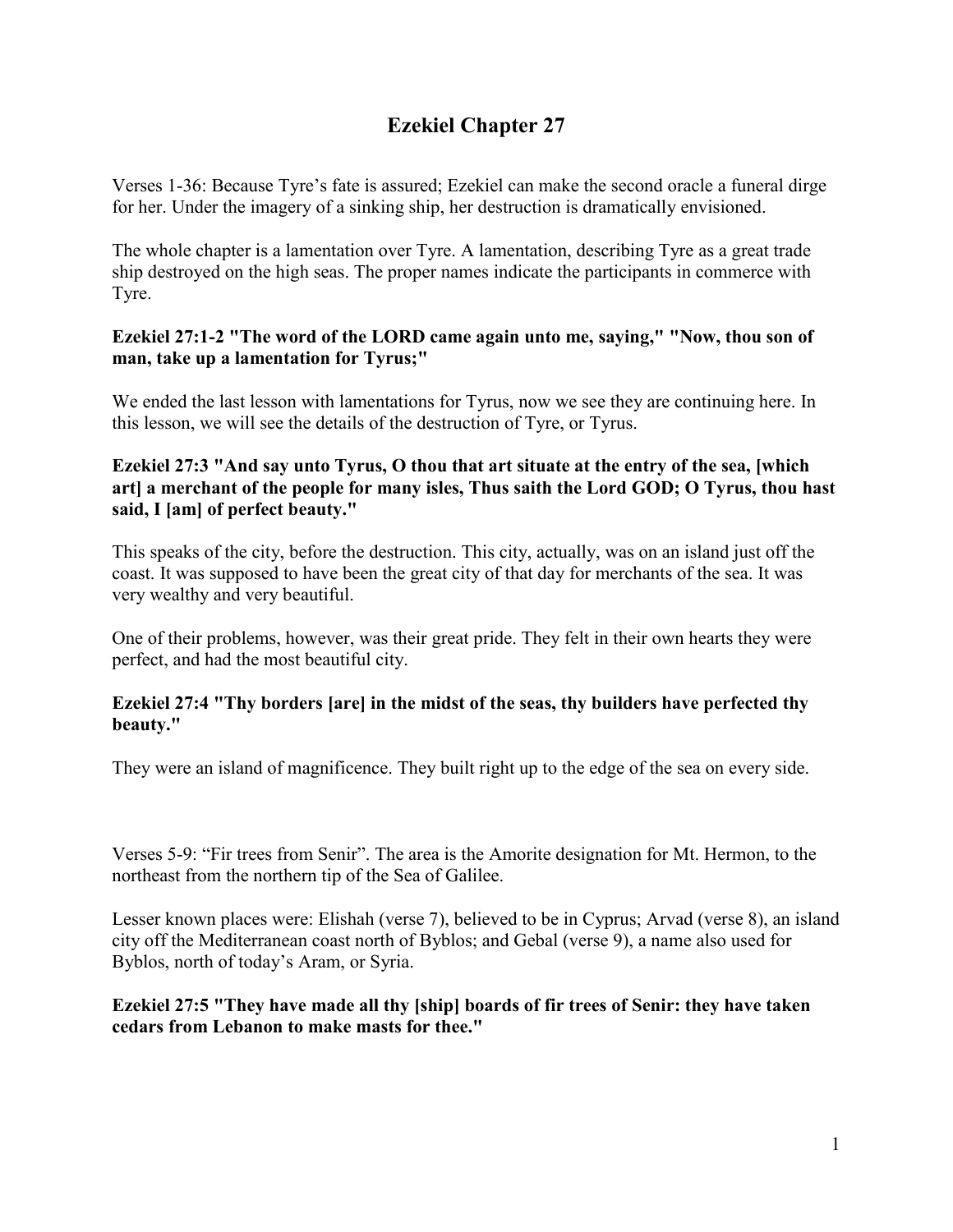Their ships were made to last. They were made of some of the most expensive wood around. We remember from earlier lessons, that the king of Tyre had furnished Solomon with fir and cedar lumber.

# **Ezekiel 27:6 "[Of] the oaks of Bashan have they made thine oars; the company of the Ashurites have made thy benches [of] ivory, [brought] out of the isles of Chittim."**

Ivory, generally, comes from Africa. All this is reminding us of their great trading ability. Even the ships were made from materials of many countries. The ivory benches show the splendor with which they were furnished.

# **Ezekiel 27:7 "Fine linen with broidered work from Egypt was that which thou spreadest forth to be thy sail; blue and purple from the isles of Elishah was that which covered thee."**

They were so wealthy; they had bought the very best from other countries to build their ships. The linen from Egypt shows their trade with them. The sails on this ship were not just common canvas, but of beautiful linen. The blue and purple had to do with the embroidered work on the sail.

Blue and purple were not native of Egypt, or Tyre. They came from isles of Elishah. The isle of Elishah took its name from the oldest son of Javan. The isle was known for its sale of purple and scarlet fabric to Tyre.

# **Ezekiel 27:8 "The inhabitants of Zidon and Arvad were thy mariners: thy wise [men], O Tyrus, [that] were in thee, were thy pilots."**

The cities of Zidon and Arvad were, actually, suburbs of Tyre. Tyre and Zidon are, many times, spoken of together.

## **Ezekiel 27:9 "The ancients of Gebal and the wise [men] thereof were in thee thy calkers: all the ships of the sea with their mariners were in thee to occupy thy merchandise."**

This Gebal is located about 25 miles out of Beirut. The Greeks called this city Byblos, which means book, because they produced paper from papyrus reeds from Egypt. These were very skilled people in masonry, as well. They were stonecutters. They were also famous for their boat building and caulking. This city of craftsmen had caulked the ships for Tyre.

Verses 10-11: "Men of war". These places provided mercenary soldiers for the Phoenician army to defend Tyre.

**Ezekiel 27:10 "They of Persia and of Lud and of Phut were in thine army, thy men of war: they hanged the shield and helmet in thee; they set forth thy comeliness."**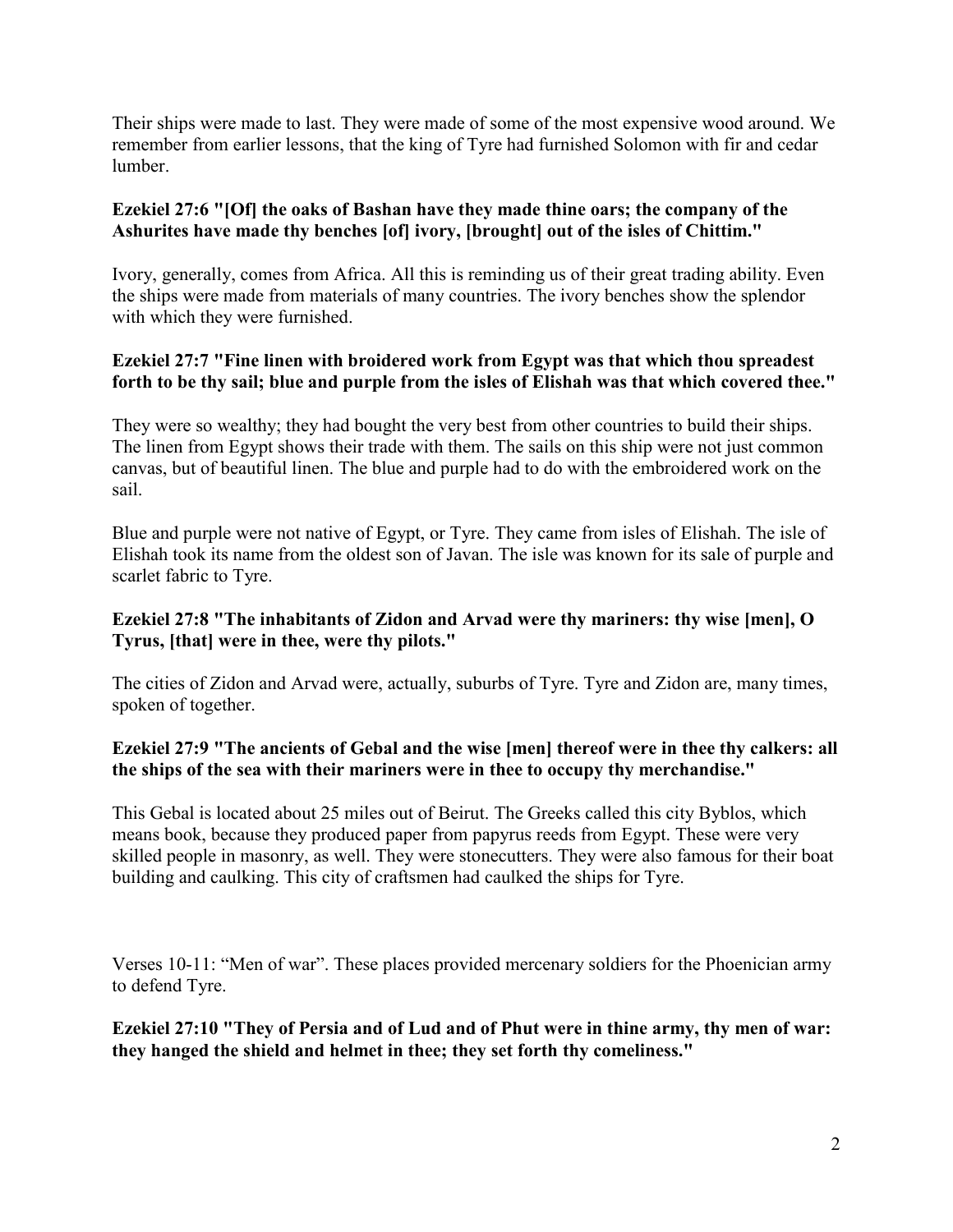This is just saying, they hired mercenaries to fight their battles for them. They thought themselves above being soldiers. Lud is spoken of as an African nation. Their ancestry goes back to the son of Ham. Phut was the Libyans. They were, also, descended from Ham. The mercenaries were from Persia, Lud, and Phut.

# **Ezekiel 27:11 "The men of Arvad with thine army [were] upon thy walls round about, and the Gammadim were in thy towers: they hanged their shields upon thy walls round about; they have made thy beauty perfect."**

Arvad was a city of the Arvadites, who were descendent of Canaan. Arvad was a suburb of Tyre. They were about two miles apart. It appears that Tyre had hired the soldiers of Arvad to defend her. Gammadim is probably speaking of the brave native troops. They were few in number, because Tyre had hired outsiders to protect them (see note on verses 5-9).

"Gammadim": People from a place often identified as northern Aram, or Syria.

# **Ezekiel 27:12 "Tarshish [was] thy merchant by reason of the multitude of all [kind of] riches; with silver, iron, tin, and lead, they traded in thy fairs."**

"Tarshish": This verse begins the description of the commercial glory of Tyre. Most likely this place refers to Tarshishah in southern Spain, a Phoenician colony famous for silver (Jer. 10:9).

Tarshish was one of the main countries Tyre traded with. This was, probably, located on the coast of Spain, and was sending the metals mentioned here to the other countries. We remember, from the beginning of this letter, that Tyre did not really produce anything to sell. All of the things they sold to a country, they had purchased from another country.

Tyre's wealth came from buying and selling, not from producing. Tyre bought silver, iron, tin, and lead from Tarshish, and sold it to other countries.

## **Ezekiel 27:13 "Javan, Tubal, and Meshech, they [were] thy merchants: they traded the persons of men and vessels of brass in thy market."**

"Javan, Tubal, and Meshech": Javan was Lonia, a large area in Greece. The other two, in Asia Minor, may be the Tibarenoi and Moschoi mentioned by the writer Herodotus, or slave-trading cities called Tabal and Mushku by the Assyrians.

These seemed to deal primarily in slaves. These are primarily Greek. Tubal and Meshech are, sometimes, thought of as a Scythian tribe. They sometimes were representative of eastern Asia Minor. The "persons of men" mean slaves. Brass was common to this area.

## **Ezekiel 27:14 "They of the house of Togarmah traded in thy fairs with horses and horsemen and mules."**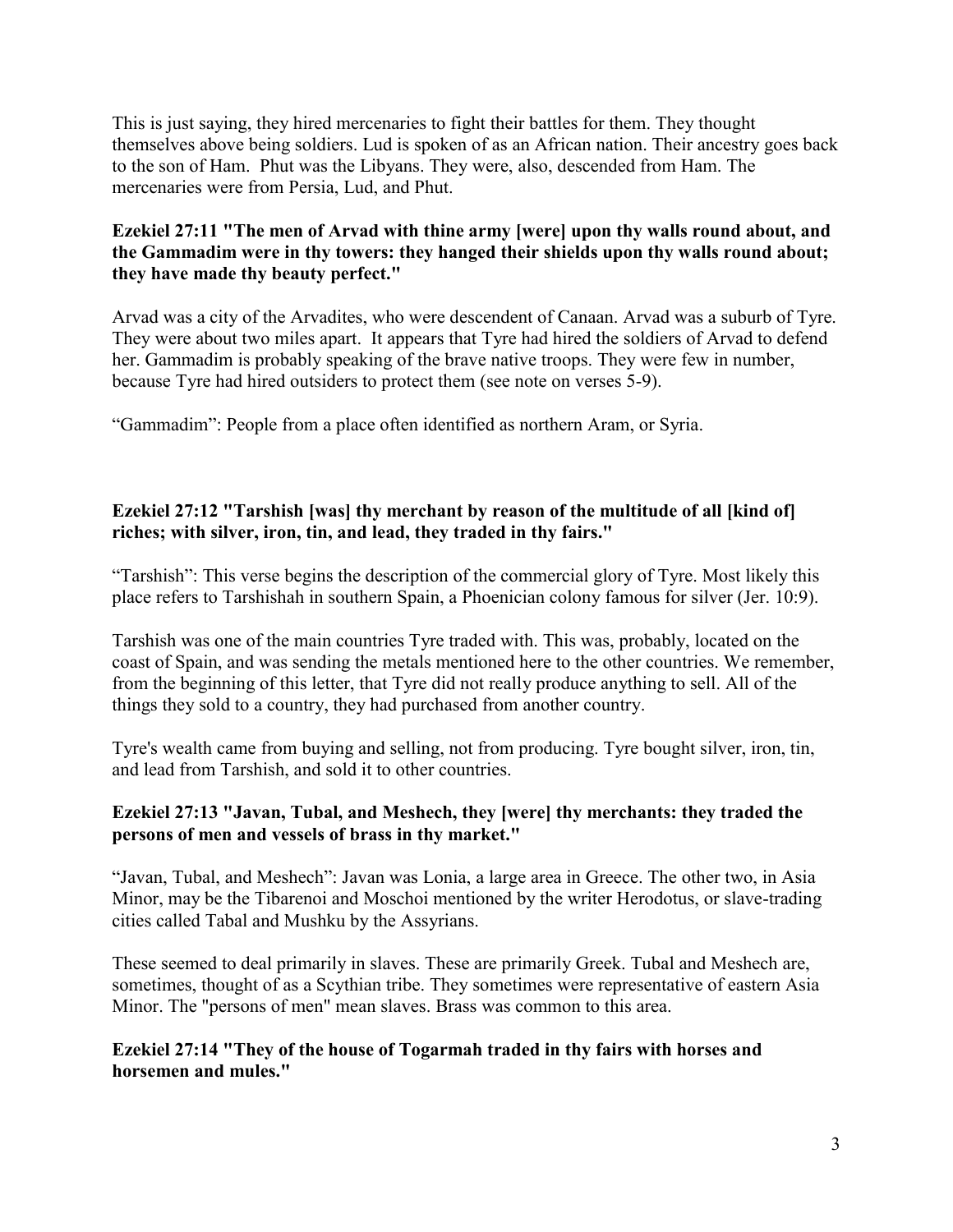"Togarmah", is identified with Armenai in northeast Asia Minor, which is modern Turkey.

Togarmah was a son of Gomer, and this place was named for him. It appears, their specialty were horses. They are spoken of later as followers of Gog.

# **Ezekiel 27:15 "The men of Dedan [were] thy merchants; many isles [were] the merchandise of thine hand: they brought thee [for] a present horns of ivory and ebony."**

"Dedan": Probably Rhodes. Dedan here is probably speaking of coastal people on the Persian Gulf. They were caravan merchants. They had traded for the horns of ivory and ebony, and brought it to trade to Tyre.

## **Ezekiel 27:16 "Syria [was] thy merchant by reason of the multitude of the wares of thy making: they occupied in thy fairs with emeralds, purple, and broidered work, and fine linen, and coral, and agate."**

Syria is thought to be Aram, or Mesopotamia. It really does not matter for this study. What matters are the materials they traded in with Tyre. We see in all of this, that Tyre sold and bought everything from the basest substance to precious jewels.

The linen here, is not the same as the fine linen earlier in the lesson. This linen starts with cotton, and the other mentioned linen began with flax.

# **Ezekiel 27:17 "Judah, and the land of Israel, they [were] thy merchants: they traded in thy market wheat of Minnith, and Pannag, and honey, and oil, and balm."**

"Minnith": An Ammonite town (Judges 11:33).

Before the destruction of Judah and Israel, they had been merchants for the products Tyre had to sell, and they in turn had sold their excess honey, balm, and oil to Tyre for other countries. Minnith was an Ammonite village. This is the only mention in the Bible of Pannag. We can assume that Israel was in charge of their trade, as well as their own.

## **Ezekiel 27:18 "Damascus [was] thy merchant in the multitude of the wares of thy making, for the multitude of all riches; in the wine of Helbon, and white wool."**

The chief export of Damascus was the wine of Helbon. Damascus was supposed to be the oldest city in the east. They had fertile land, and grew grapes. This is just another of the list of items that Tyre traded for other items they needed. Tyre took the profit in between.

"Helbon": Today it is called Halbun, 13 miles north of Damascus.

## **Ezekiel 27:19 "Dan also and Javan going to and fro occupied in thy fairs: bright iron, cassia, and calamus, were in thy market."**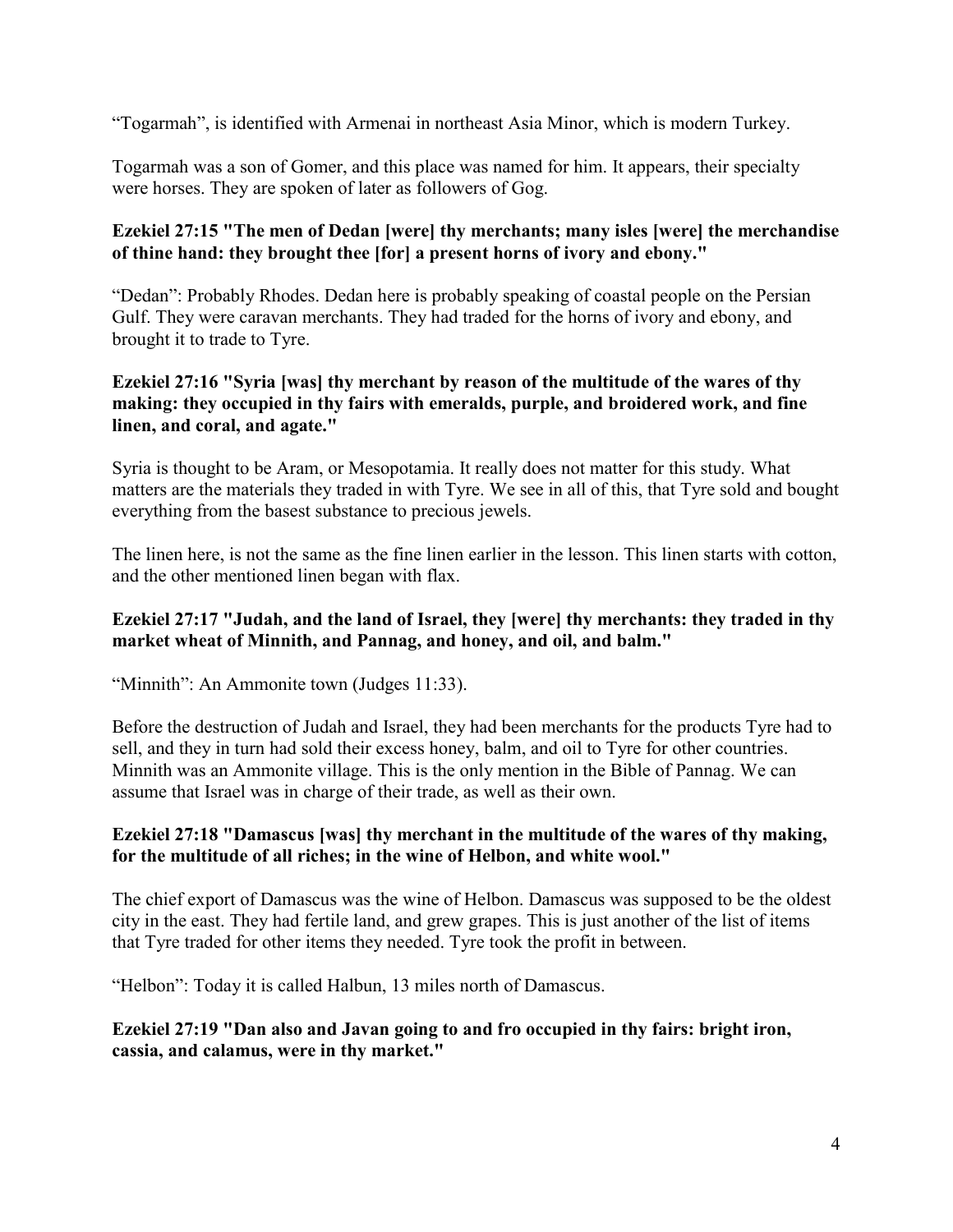Each land had something to sell Tyre and bought other things from Tyre. Javan and Dan sold Iron, Cassia (a type of cinnamon), and a perfume, calamus (cane).

# **Ezekiel 27:20 "Dedan [was] thy merchant in precious clothes for chariots."**

These clothes are probably speaking of rugs used for saddle blankets.

# **27:21 "Arabia, and all the princes of Kedar, they occupied with thee in lambs, and rams, and goats: in these [were they] thy merchants."**

Arabia is speaking probably, of the same people as Dedan. Kedar refers to nomadic Bedouin tribes.

Kedar was the second son of Ishmael. The word "Kedar" means dusky as a tent or black skinned. I do not believe this to be a Negro, but rather a dark skinned Arab. Their skin was dark, because they lived in a desert area, and herded animals in the sun. Their merchandise of lambs, rams, and goats shows that.

# **Ezekiel 27:22 "The merchants of Sheba and Raamah, they [were] thy merchants: they occupied in thy fairs with chief of all spices, and with all precious stones, and gold."**

Sheba and Raamah were cities in the Southwest extremity of Arabia.

This Sheba is probably the same as where the queen of Sheba came from. Raamah was the father of the Cushite Sheba.

The essence, here, is the fact they traded in spices, precious stones, and gold.

# **Ezekiel 27:23 "Haran, and Canneh, and Eden, the merchants of Sheba, Asshur, [and] Chilmad, [were] thy merchants."**

Haran here, is the same as Charran in the New Testament. It was a North Mesopotamian commercial city on the Belikh River. It was located in Padan-aram. It was on a busy caravan road leading to Nineveh, Ashur, Babylon, and Damascus.

Mesopotamia is modern day Iraq.

All of these names are just showing us in detail the vastness of the trade that Tyre did. Canneh is the same as Calneh, which is a city built by Nimrod. This Eden is different to the Garden of Eden in Genesis. The merchants of Sheba, Asshur, and Chilmad were the ones who carried the trade overland for Tyre.

**Ezekiel 27:24 "These [were] thy merchants in all sorts [of things], in blue clothes, and broidered work, and in chests of rich apparel, bound with cords, and made of cedar, among thy merchandise."**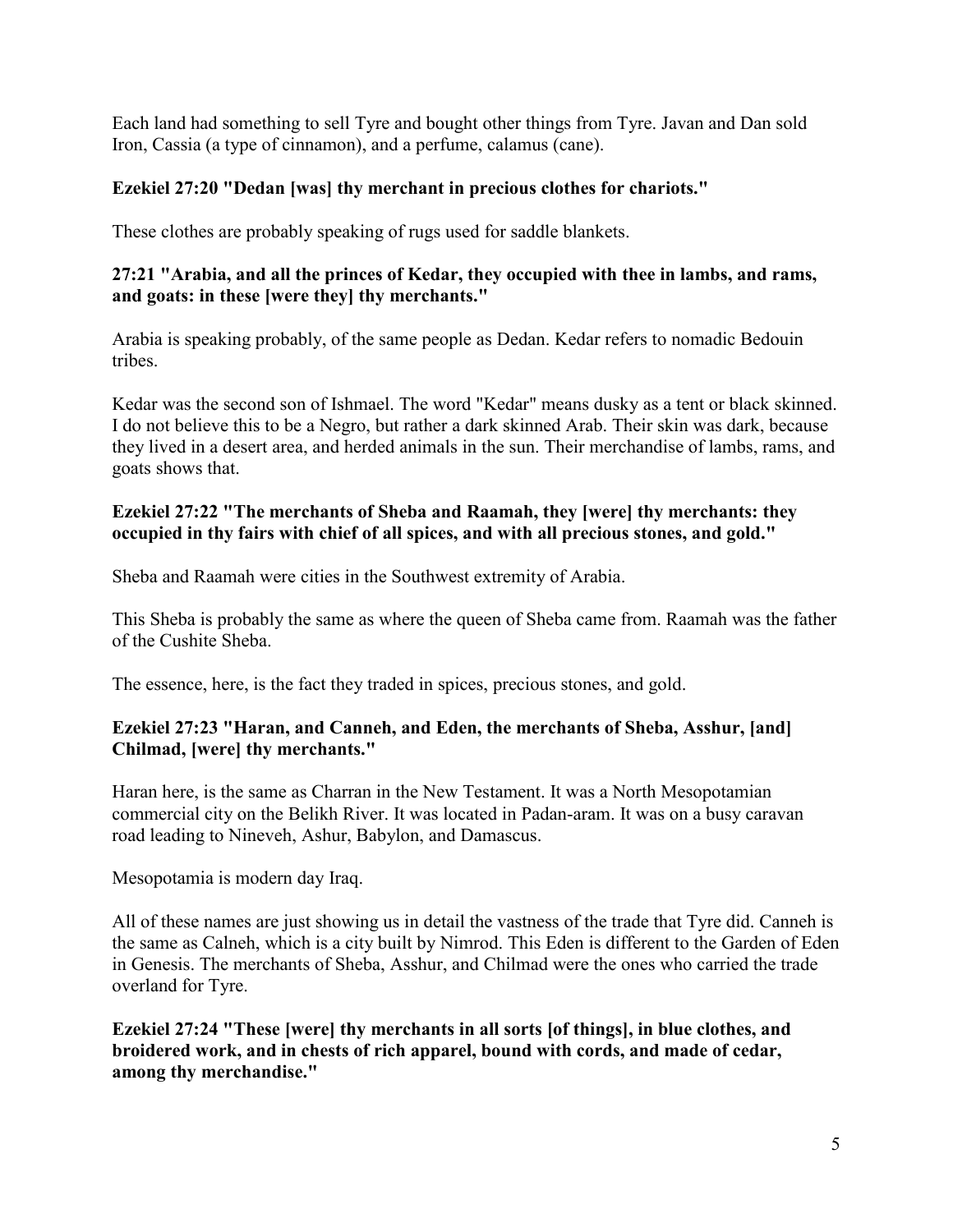These were items carried on the backs of camels, and were traded for Tyre. These people are noted for rugs and fine woven items. This just tells us, over again, of the vast kinds of things Tyre traded with various countries. Their trade was widespread. Their destruction will hurt all of these people, we have been reading about, who traded with them.

## **Ezekiel 27:25 "The ships of Tarshish did sing of thee in thy market: and thou wast replenished, and made very glorious in the midst of the seas."**

"Ship of Tarshish" is large cargo carrying sea ships that sailed across the Mediterranean.

All of the merchants who dealt with Tyre had profited in some way. They all sang her praises, because she helped them in their trade. Her ships were glorious, carrying everything from spices, to animals, to jewels. They were praised by all their trading partners.

#### **Ezekiel 27:26 "Thy rowers have brought thee into great waters: the east wind hath broken thee in the midst of the seas."**

This east wind could be speaking of the dangerous Euroclydon of the Mediterranean Sea. This wind has destroyed many a ship. They were powered by sails, and by many rowers. They had good trips and bad trips, as all seamen will tell you.

However, this scripture pictures Tyre's fall aptly as a shipwreck on the seas. The sea, the place of her glory, will be her grave. "The east wind" is a picture of Babylon in its power from the East.

## **Ezekiel 27:27 "Thy riches, and thy fairs, thy merchandise, thy mariners, and thy pilots, thy calkers, and the occupiers of thy merchandise, and all thy men of war, that [are] in thee, and in all thy company which [is] in the midst of thee, shall fall into the midst of the seas in the day of thy ruin."**

When Tyrus falls, they all fall. They were depending heavily on Tyrus.

This destruction of Tyre reminds us of the following Scriptures which are yet future which will happen to commercial Babylon.

Revelation 18:17-19: "For in one hour so great riches is come to nought. And every shipmaster, and all the company in ships, and sailors, and as many as trade by sea, stood afar off," "And cried when they saw the smoke of her burning, saying, What [city is] like unto this great city!" "And they cast dust on their heads, and cried, weeping and wailing, saying, Alas, alas, that great city, wherein were made rich all that had ships in the sea by reason of her costliness! for in one hour is she made desolate."

But they are not the same as Revelation happens in one hour or a very short period of time. For Tyre, the destruction came in 7 months by the hand of Alexander.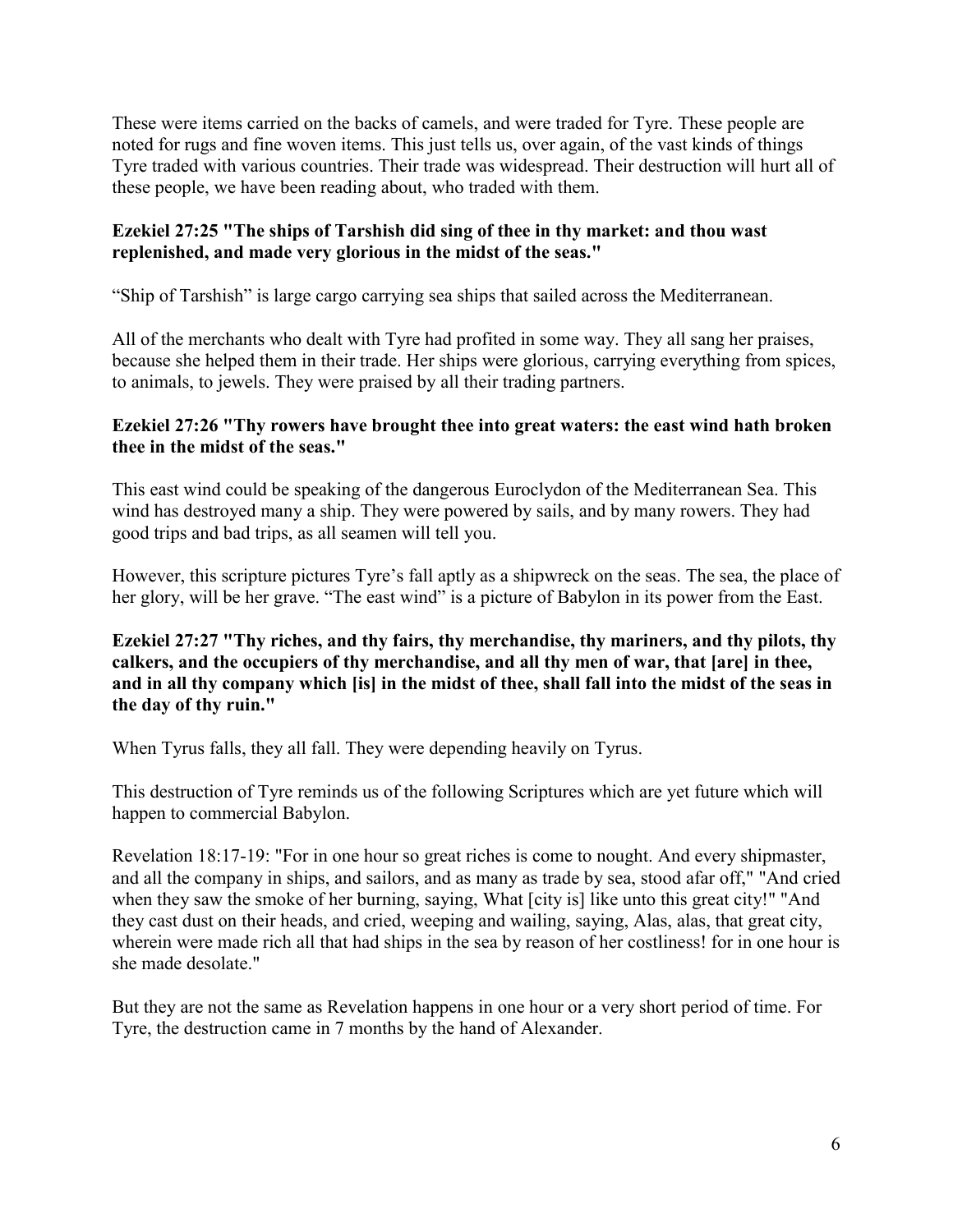Verses 28-35: Maintains the metaphor of Tyre as a ship and turns particularly to men lamenting her ruin, for their livelihood has been tied to the commerce she represents (verses 30-32 describe common actions signifying mourning).

# **Ezekiel 27:28 "The suburbs shall shake at the sound of the cry of thy pilots."**

The pasture lands will quake at the shouting and threatening of those who pilot the ships (captains), and others of those affiliated with Tyre. In other words, the point is that the lamentation will be very great.

## **Ezekiel 27:29 "And all that handle the oar, the mariners, [and] all the pilots of the sea, shall come down from their ships, they shall stand upon the land;"**

All of these people have lost their jobs. There will be no need for the ships to go. There is no one left to trade with.

# **Ezekiel 27:30 "And shall cause their voice to be heard against thee, and shall cry bitterly, and shall cast up dust upon their heads, they shall wallow themselves in the ashes:"**

This is describing extreme mourning. They are mourning, because their livelihood is gone.

# **Ezekiel 27:31 "And they shall make themselves utterly bald for thee, and gird them with sackcloth, and they shall weep for thee with bitterness of heart [and] bitter wailing."**

All of these outward shows of mourning in the extreme, but will be to no avail. This judgment is from God, and all the mourning will not be able to stop it.

# **Ezekiel 27:32 "And in their wailing they shall take up a lamentation for thee, and lament over thee, [saying], What [city is] like Tyrus, like the destroyed in the midst of the sea?"**

This lamentation is like a funeral dirge. This is the correct thing to do. As great as Tyre had been in earthly terms, it is now dead.

## **Ezekiel 27:33 "When thy wares went forth out of the seas, thou filledst many people; thou didst enrich the kings of the earth with the multitude of thy riches and of thy merchandise."**

The wealth of Tyre, actually made the people who traded with them a living. The wealth of these kings came indirectly from Tyre. As Tyre was not the manufacturer of anything, they were in today's reality, brokers or middlemen who buy and sell for a living.

# **Ezekiel 27:34 "In the time [when] thou shalt be broken by the seas in the depths of the waters thy merchandise and all thy company in the midst of thee shall fall."**

This judgment of God was not just on the city, but on everything they had, including their ships of trade, and their merchandise. And indirectly also, all of the people that they did business with.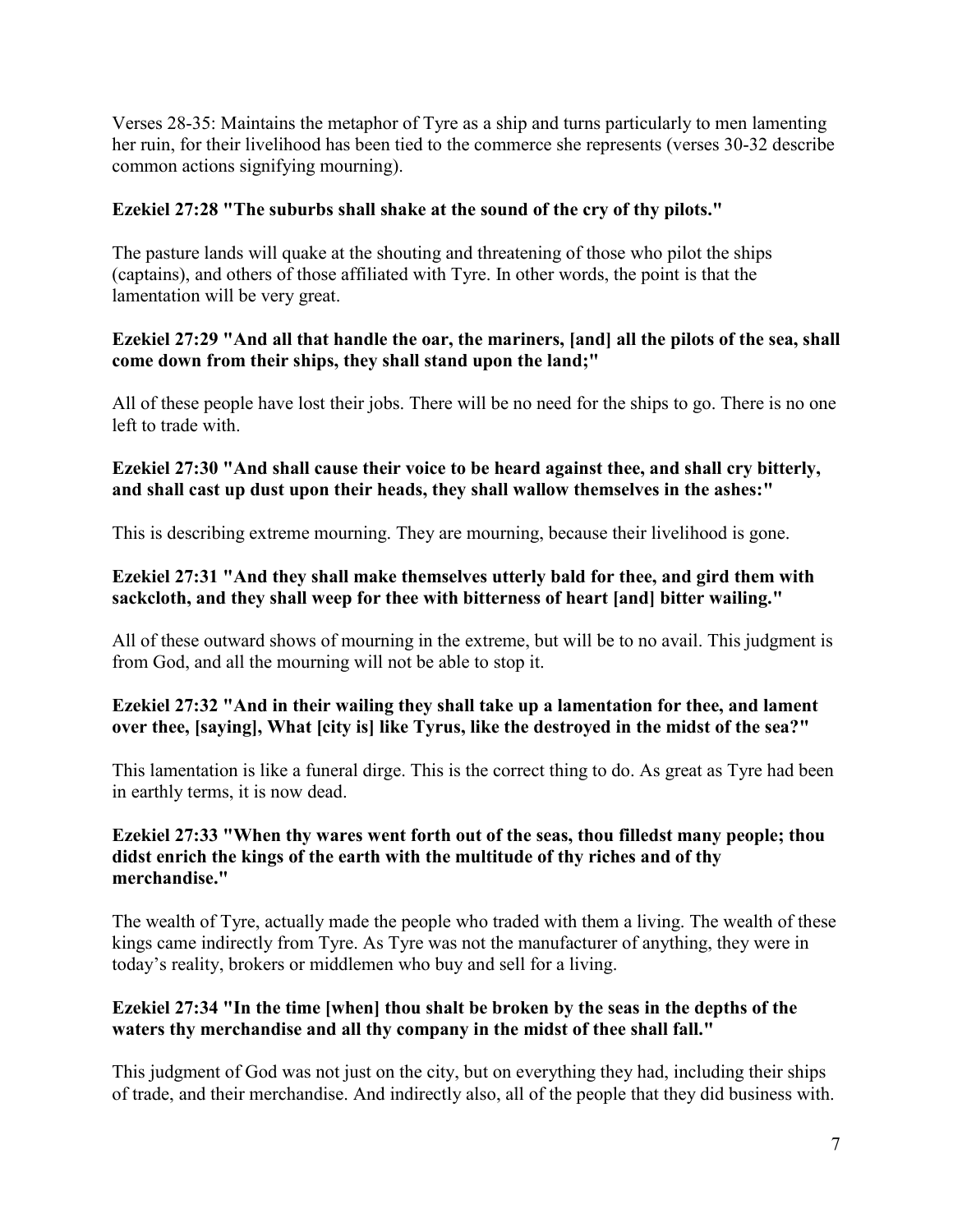### **Ezekiel 27:35 "All the inhabitants of the isles shall be astonished at thee, and their kings shall be sore afraid, they shall be troubled in [their] countenance."**

All of the people near and far, will be astonished at the terrible calamity that came upon so great an earthly power. The fall of this great Tyre, will put fear of God in the hearts of all of the people.

### **Ezekiel 27:36 "The merchants among the people shall hiss at thee; thou shalt be a terror, and never [shalt be] any more."**

Hiss is defined as: to make such a sound as an expression of hatred, passion, or disapproval.

These merchants will now, hate the failure of Tyre. The main reason is, because they were terribly affected by the fall of Tyre.

# **Ezekiel Chapter 27 Questions**

- 1. Who did the Lord tell Ezekiel to take up a lamentation for?
- 2. Where was this city located?
- 3. What had they said, that showed their great self-pride?
- 4. They made their ship boards of trees.
- 5. What were the masts made of?
- 6. What were their oars made of?
- 7. What were their benches made of?
- 8. \_\_\_\_\_\_\_\_, generally, comes from Africa.
- 9. What were their sails made of?
- 10. Who did Elishah take its name from?
- 11. What other name was Gebal known by, in the Greek?
- 12. Why did they call them by that name?
- 13. What were these people skilled in?
- 14. These people from Persia, Lud, and Phut were in the army of Tyre.
- 15. Who were the brave native troops?